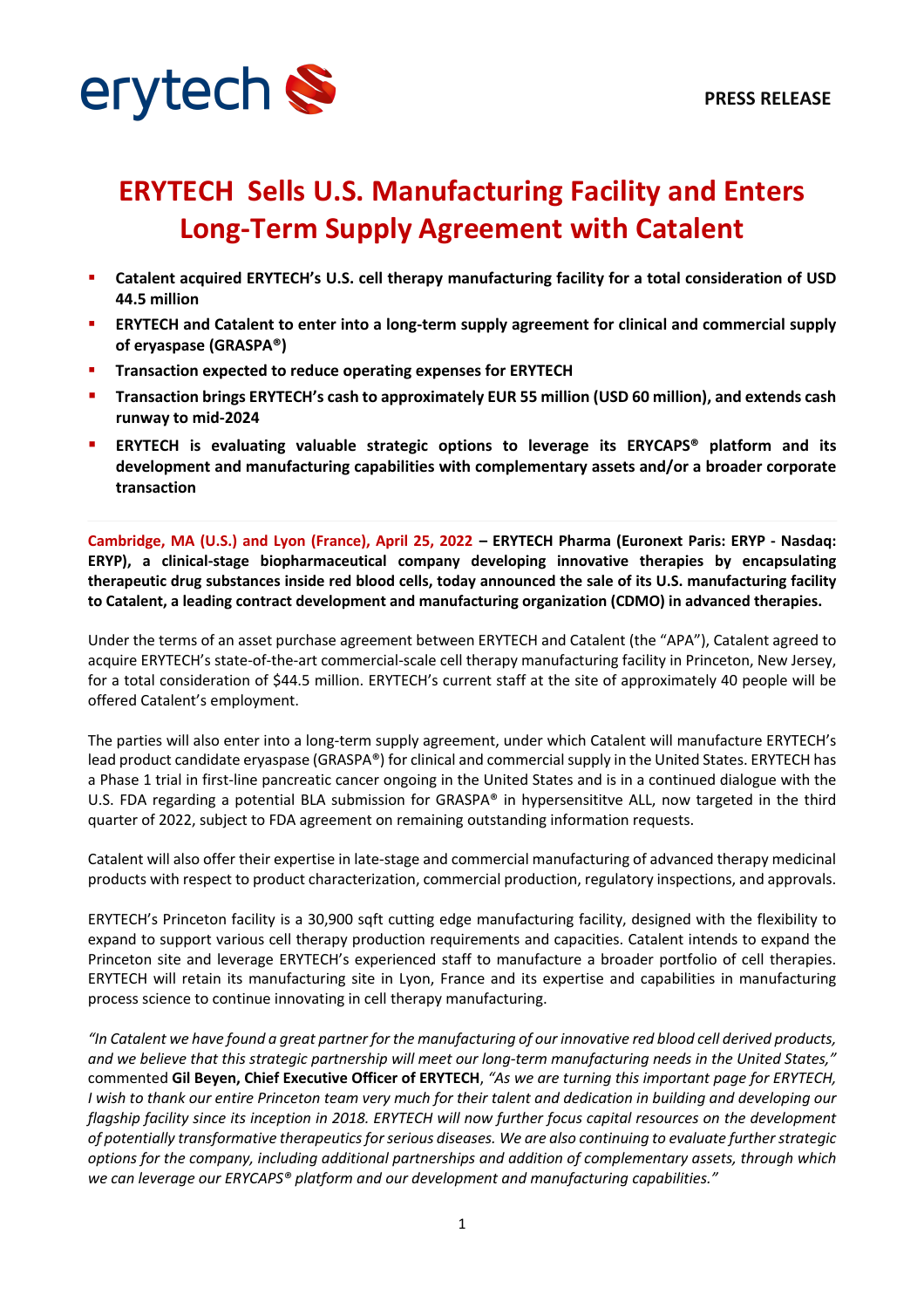*"This acquisition is strategically important to Catalent's commitment to support the development, clinical, and commercial supply of cell therapies to meet rapidly growing demand,"* said **Manja Boerman, Ph.D., President, Catalent Cell & Gene Therapy.** *"The talented and experienced staff already employed at the facility, the capabilities it has in place, and the opportunity to quickly add further capacity on the same site, allows Catalent to expand rapidly to create a U.S. campus and center of excellence for cell therapy development and manufacturing that will serve customers around the world."*

ERYTECH reported cash and cash equivalents of €33.7 million (\$38.1 million) as of December 31, 2021. Upon closing of the transaction, ERYTECH's cash and cash equivalents are expected to be approximately €55 million (\$60 million) with the addition of the \$44.5 million (€40.8 million) purchase price payment. With a reduction in yearly cash disbursements of approximately \$7.5 million related to running costs of the Princeton facility, this cash position is expected to fund ERYTECH's operations under its current configuration to mid-2024.

## **KEY TRANSACTION TERMS**

In connection with the transaction, ERYTECH's board of directors has established an *ad hoc* committee in order to review the indications of interests received by ERYTECH and to issue a recommendation to its board of directors. After having assessed the transaction and potential strategic alternatives, ERYTECH's board of directors has unanimously approved it on the basis, *inter alia*, of the recommendation of the *ad hoc* committee and the opinion of its works council.

Pursuant to the APA, Catalent paid a total consideration of \$44.5 million to ERYTECH.

Pursuant to the APA, ERYTECH has made certain representations and warranties on the transferred assets. ERYTECH has also agreed to certain customary covenants and restrictions with respect to assets and liabilities comprising the transaction consistent with a transaction of this nature.

The parties will also enter into a long-term supply agreement for the manufacturing and supply of the lead product candidate eryaspase (GRASPA®) by Catalent to ERYTECH.

Duane Morris is serving as legal counsel to Catalent. Cooley LLP and Gide Loyrette Nouel A.A.R.P.I. are serving as legal counsel to ERYTECH. Torreya Capital LLC is serving as exclusive financial advisor to ERYTECH.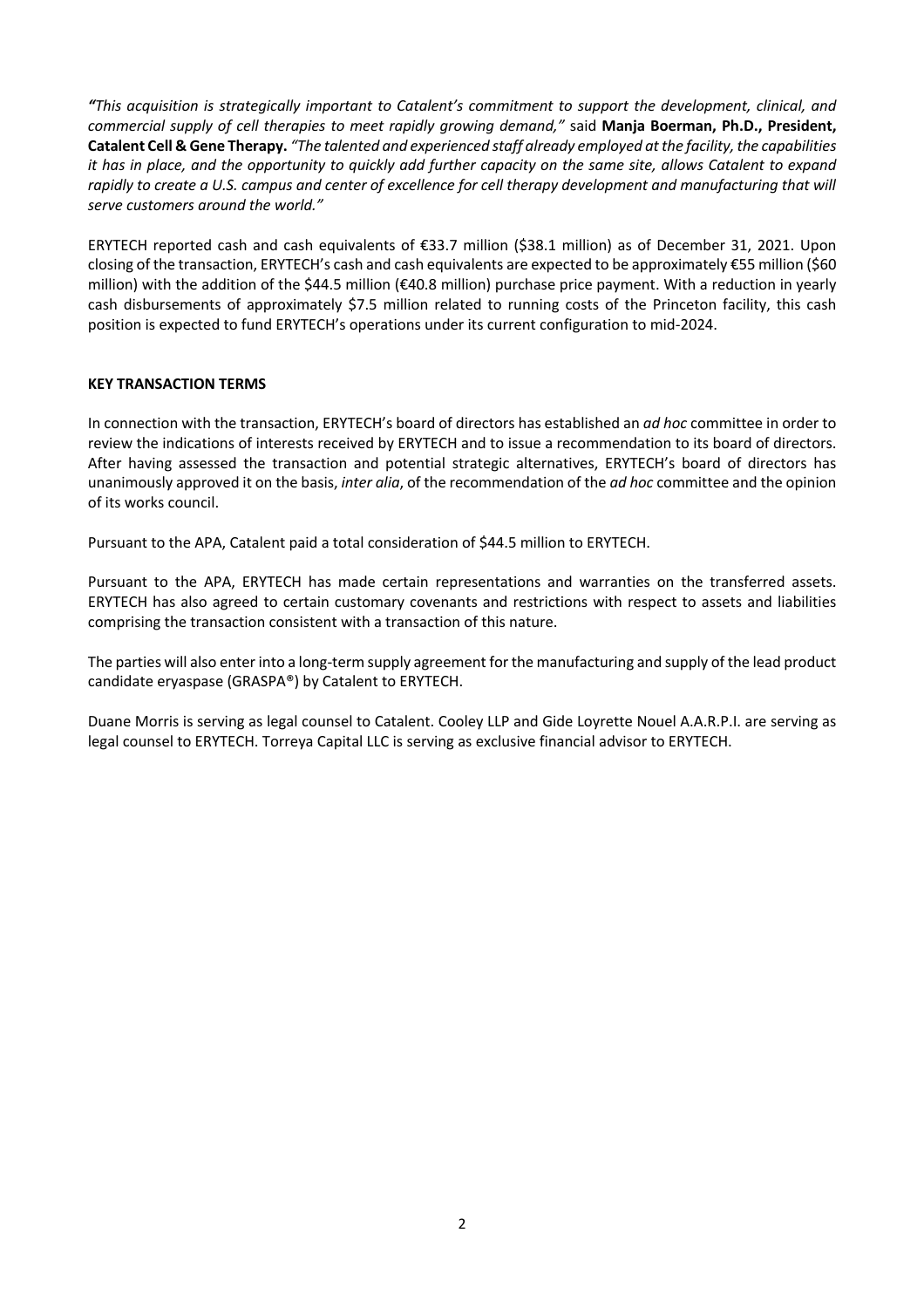### **About Catalent**

Catalent is the global leader in enabling pharma, biotech, and consumer health partners to optimize product development, launch, and full life-cycle supply for patients around the world. With broad and deep scale and expertise in development sciences, delivery technologies, and multi-modality manufacturing, Catalent is a preferred industry partner for personalized medicines, consumer health brand extensions, and blockbuster drugs.

### **About Catalent Cell & Gene Therapy**

Catalent Cell & Gene Therapy is an industry-leading technology, development, and manufacturing partner for advanced therapeutics. Its comprehensive cell therapy portfolio includes a wide range of expertise across a variety of cell types including CAR-T, TCR, TILs, NKs, iPSCs, and MSCs. With deep expertise in viral vector development, scale-up and manufacturing for gene therapies, Catalent is a full-service partner for plasmid DNA, adeno-associated viral (AAV), lentiviral and other viral vectors, oncolytic viruses, and live virus vaccines. An experienced and innovative partner, Catalent Cell & Gene Therapy has a global network of dedicated, small- and largescale clinical and commercial manufacturing facilities, including an FDA-licensed viral vector facility, and fill/finish capabilities located in both the U.S. and Europe.

#### **About ERYTECH and GRASPA®**

ERYTECH is a clinical-stage biopharmaceutical company developing innovative red blood cell-based therapeutics for severe forms of cancer and orphan diseases. Leveraging its proprietary ERYCAPS® platform, which uses a novel technology to encapsulate drug substances inside red blood cells, ERYTECH is developing a pipeline of product candidates for patients with high unmet medical needs. ERYTECH's primary focus is on the development of product candidates that target the altered metabolism of cancer cells by depriving them of amino acids necessary for their growth and survival.

The Company's lead product candidate, eryaspase (GRASPA®), which consists of L-asparaginase encapsulated inside donor-derived red blood cells, targets the cancer cells' altered asparagine and glutamine metabolism. The proof of concept of eryaspase as a cancer metabolism agent was established in different trials in acute lymphoblastic leukemia (ALL) and pancreatic cancer. An investigator sponsored Phase 2 trial (IST) evaluating the use of eryaspase in ALL patients who developed hypersensitivity reactions to pegylated asparaginase recently reported positive results, based on which the Company intends to request approval in the United States and potentially other territories. The Company is also pursuing a Phase 1 investigator-sponsored clinical trial in first-line pancreatic cancer.

Eryaspase received Fast Track designation from the U.S. Food and Drug Administration (FDA) for the treatment of advanced pancreatic cancer and treatment of acute lymphoblastic leukemia (ALL) patients who have developed hypersensitivity reactions to E. coli-derived pegylated asparaginase. The FDA and the European Medicines Agency have granted eryaspase orphan drug status for the treatment of pancreatic cancer and ALL. Eryaspase is not an approved medicine.

ERYTECH produces its product candidates for treatment of patients in Europe at its GMP-approved manufacturing site in Lyon, France, and for patients in the United States through its long-term supply agreement with Catalent, operating from ERYTECH's former GMP facility in Princeton, New Jersey, USA.

ERYTECH is listed on the Nasdaq Global Select Market in the United States (ticker: ERYP) and on the Euronext regulated market in Paris (ISIN code: FR0011471135, ticker: ERYP). ERYTECH is part of the CAC Healthcare, CAC Pharma & Bio, CAC Mid & Small, CAC All Tradable, EnterNext PEA-PME 150 and Next Biotech indexes.

For more information, please visit www.erytech.com

## **CONTACTS**

**ERYTECH Eric Soyer** CFO & COO

+33 4 78 74 44 38 investors@erytech.com



**NewCap Mathilde Bohin / Louis-Victor Delouvrier** Investor relations **Nicolas Merigeau** Media relations

+33 1 44 71 94 94 erytech@newcap.eu



European Rising Tech **LAREL**